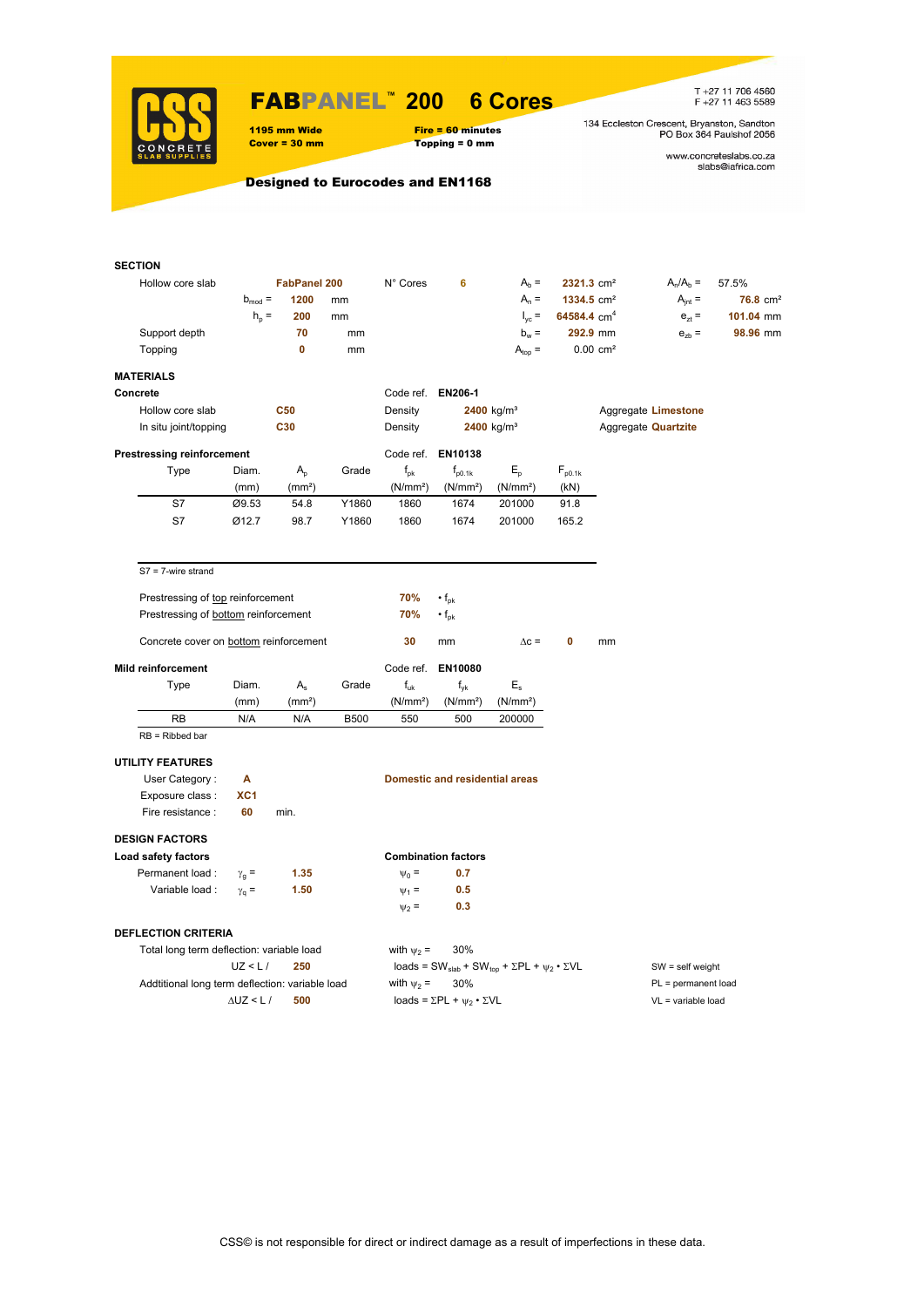

# FABPANEL**™ 200 6 Cores**

1195 mm Wide Fire = 60 minutes<br>
Cover = 30 mm Topping = 0 mm  $Topping = 0$  mm

T+27 11 706 4560<br>F+27 11 463 5589

134 Eccleston Crescent, Bryanston, Sandton<br>PO Box 364 Paulshof 2056

www.concreteslabs.co.za<br>slabs@iafrica.com

Designed to Eurocodes and EN1168

### **This Load Span Table is for guidance only and should not be considered as a complete calculation.**

| <b>Reinforcement type</b>                 |         | <b>STR 01</b> | <b>STR 02</b> | <b>STR 03</b> |  |  |  |  |
|-------------------------------------------|---------|---------------|---------------|---------------|--|--|--|--|
| <b>Top reinforcement</b>                  |         |               |               | 2xØ9.53       |  |  |  |  |
| <b>Bottom reinforcement</b>               |         | 4xØ12.7       | 5xØ12.7       | 7xØ12.7       |  |  |  |  |
| <b>Reinforcement</b> (kg/m <sup>2</sup> ) |         | 2.58          | 3.23          | 5.24          |  |  |  |  |
| $M_{Rd}$                                  | (kNm/m) | 81.9          | 98.2          | 128.8         |  |  |  |  |
| $V_{nc,Rd}$                               | (kN/m)  | 57.4          | 60.5          | 62.6          |  |  |  |  |
| $V_{c, Rd}$                               | (kN/m)  | 43.0          | 59.0          | 74.2          |  |  |  |  |

| <b>Permanent</b><br>load | <b>Variable</b><br>load  | <b>CLEAR SPAN (IN METERS)</b> |      |      |                             |  |         |  |
|--------------------------|--------------------------|-------------------------------|------|------|-----------------------------|--|---------|--|
| $g$ (kN/m <sup>2</sup> ) | $q$ (kN/m <sup>2</sup> ) |                               |      |      | $\frac{L_{\sup}}{L_{\sup}}$ |  | $L_{n}$ |  |
| 1.50                     | 1.50                     | 9.15                          | 9.21 | 9.71 |                             |  |         |  |
| 1.50                     | 2.00                     | 8.74                          | 9.01 | 9.48 |                             |  |         |  |
| 1.50                     | 2.50                     | 8.38                          | 8.82 | 9.28 |                             |  |         |  |
| 1.50                     | 3.00                     | 8.06                          | 8.65 | 9.09 |                             |  |         |  |
| 1.50                     | 3.50                     | 7.78                          | 8.49 | 8.91 |                             |  |         |  |
| 1.50                     | 4.00                     | 7.52                          | 8.24 | 8.75 |                             |  |         |  |
| 1.50                     | 5.00                     | 7.08                          | 7.75 | 8.45 |                             |  |         |  |
| 1.50                     | 6.00                     | 6.70                          | 7.34 | 8.19 |                             |  |         |  |
| 1.50                     | 7.00                     | 6.38                          | 6.99 | 7.95 |                             |  |         |  |
| 1.50                     | 8.00                     | 6.10                          | 6.68 | 7.41 |                             |  |         |  |
| 1.50                     | 9.00                     | 5.86                          | 6.42 | 6.85 |                             |  |         |  |
| 1.50                     | 10.00                    | 5.64                          | 6.16 | 6.36 |                             |  |         |  |
| 1.50                     | 12.50                    | 4.99                          | 5.25 | 5.42 |                             |  |         |  |
| 1.50                     | 15.00                    | 4.36                          | 4.58 | 4.72 |                             |  |         |  |
| 1.50                     | 20.00                    | 3.49                          | 3.66 | 3.78 |                             |  |         |  |

#### **SECTION - self weight**

| Precast slab:           | 2.62            | kN/m <sup>2</sup> |                                |      |                   |                            |
|-------------------------|-----------------|-------------------|--------------------------------|------|-------------------|----------------------------|
| Joint:                  | 0.15            | kN/m <sup>2</sup> | $\Rightarrow$ Sum =            | 2.77 | kN/m <sup>2</sup> | $(slab + ioint)$           |
| Topping :               | 0.00            | kN/m <sup>2</sup> | $\Rightarrow$ Sum =            | 2.77 | kN/m <sup>2</sup> | $(slab + joint + topping)$ |
| <b>UTILITY FEATURES</b> |                 |                   |                                |      |                   |                            |
| User Category:          | А               |                   | Domestic and residential areas |      |                   |                            |
| Exposure class:         | XC <sub>1</sub> |                   | Fire resistance :              | 60   | min.              |                            |

### **DEFLECTION CRITERIA**

Long term part of variable load  $v_2 = 0.3$ 

- Long term TOTAL deflection under self weight of the slab + total permanent load + 30% of the variable load < L / 250

- Long term ADDITIONAL deflection under total permanent load + 30% of the variable load < L / 500